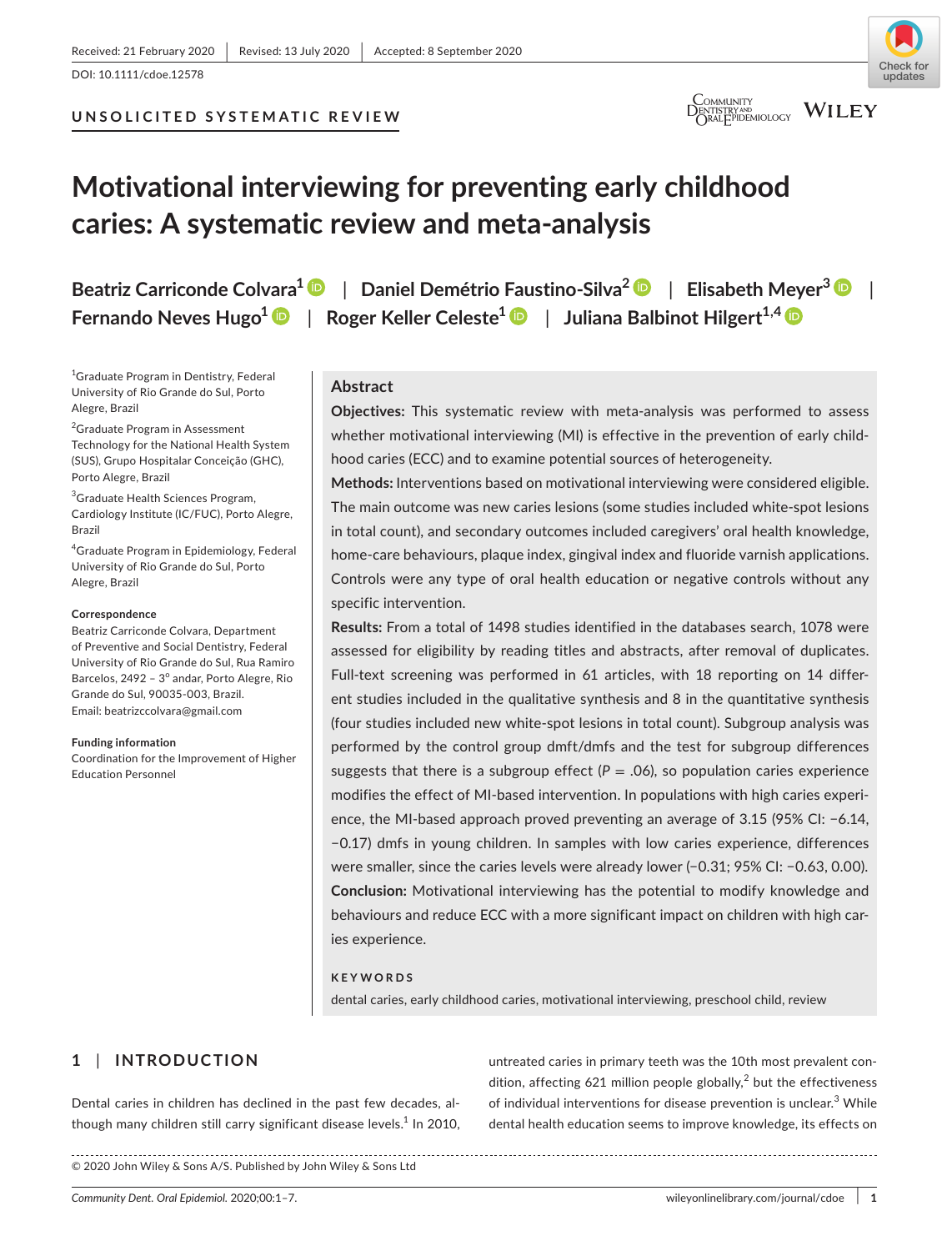$-\mathsf{WILEY}\substack{\mathsf{Commatrix}}_{\mathsf{PRTESTRY}^\mathsf{AP} \mathsf{QIC}}$ 

behaviour and clinical outcomes are limited, showing that health education alone may not promote short- and long-term improvements in oral health. $4,5$ 

Nevertheless, new approaches have shown to reduce the incidence of the disease, especially in socio-economically disadvantaged populations.6-8 One approach to behavioural change, motivational interviewing (MI), seems to stand out among school, community and family-based approaches.<sup>9</sup> MI is a collaborative communication style, person-centred, that aims to improve health behaviours. It is more than a set of techniques, and it is a form of profession-patient interaction. MI considers individual autonomy and sociocultural context, evoking intrinsic motivation to make long-term behavioural changes.10,11 On the other hand, traditional health education is based on prescriptive, standardized guidelines, which does not take into account the individual's interpersonal context and subjectivities. Previously, systematic reviews that assessed the effectiveness of MI in dental settings showed mixed findings $12,13$  and included few studies. However, after these publications new studies were published, mainly in the approach of early childhood caries. Therefore, an update in the synthesis of current evidence is needed, as well as a throughout examination of potential sources of heterogeneity, something that has not been done previously. This systematic review with meta-analysis aimed to assess whether motivational interviewing is effective in the prevention of early childhood caries (ECC).

#### **2** | **METHODS**

#### **2.1** | **Protocol registration and review reporting**

The protocol was registered in Prospero (PROSPERO 2019 CRD42019128819), and this review is reported following Preferred Reporting Items for Systematic Reviews and Meta-Analysis (PRISMA) guidelines.<sup>14</sup>

#### **2.2** | **Eligibility criteria**

Interventions based on motivational interviewing or indicating that a counselling technique based on the principles developed by Miller and Rollnick $11$  were considered eligible. The main outcome was new caries lesions (some studies included white-spot lesions in total count), and secondary outcomes included caregivers' oral health knowledge, home-care behaviours, plaque index, gingival index and fluoride varnish applications. Controls were any type of oral health education or negative controls without any specific intervention. Participants were children with 0-6 years with deciduous dentition, although pregnant woman or children's mothers could be considered as the main population, since they received the intervention. PICO strategy was applied to develop a search strategy; however, to gain sensitivity, the search strategy was developed using terms only for intervention and outcome description.

Randomized controlled trials, cluster randomized controlled trials and community-based randomized controlled trials, which included motivational interviewing as an approach, were included. There were no restrictions in terms of language or publication date.

#### **2.3** | **Information sources and search strategy**

The following databases were searched for relevant studies: PubMed, EMBASE, Virtual Health Library, Scopus, Cochrane Central Register of Controlled Trials, Web of Science, LILACS and Google Scholar. The search strategy was developed for PubMed and adapted for other databases. Potentially relevant reports were retrieved through combinations of medical subject headings (MeSH) and keywords (Appendix 1).

"Stages of change", "transtheoretical model" and "readiness to change" keywords (Appendix 1) were included since these terms were often used exchangeably with motivational interviewing, although there are differences between these theories.<sup>15</sup> Published protocols were identified by searches, and attempted contact was performed. Electronic searches were last updated in September 2019.

### **2.4** | **Data collection and risk of bias assessment**

A database with the search results was generated using Mendeley Desktop version 1.19.4. All papers were screened independently by title and abstract by two reviewers (BCC and JBH). Disagreements were resolved by discussions. Potentially eligible full texts were obtained and carefully assessed for eligibility by two reviewers (BCC and DDFS). Disagreements were resolved by a third reviewer (JBH). Articles that met all inclusion criteria were carefully read for data extraction by a standardized and pretested spreadsheet.

Risk of bias was assessed following the Cochrane Handbook for Systematic Reviews of Interventions version 5.1.0.<sup>16</sup> Seven domains were made up of risk of bias assessment, six of them were part of the Cochrane Handbook (random sequence generation, allocation concealment, blinding of participants and personnel, blinding of outcome assessment, incomplete outcome data and selective report) and a seventh domain was added for intervention-related bias assessment. Bias was investigated using the Funnel plot graph and Egger's and Begg's test of bias.

#### **2.5** | **Data analysis**

Studies that met any inclusion criteria were considered for qualitative analysis. Only studies that evaluated the main outcome were included in the meta-analysis. A summary of the characteristics of each study included (eg study population, intervention characteristics, who delivered the intervention) was done using a descriptive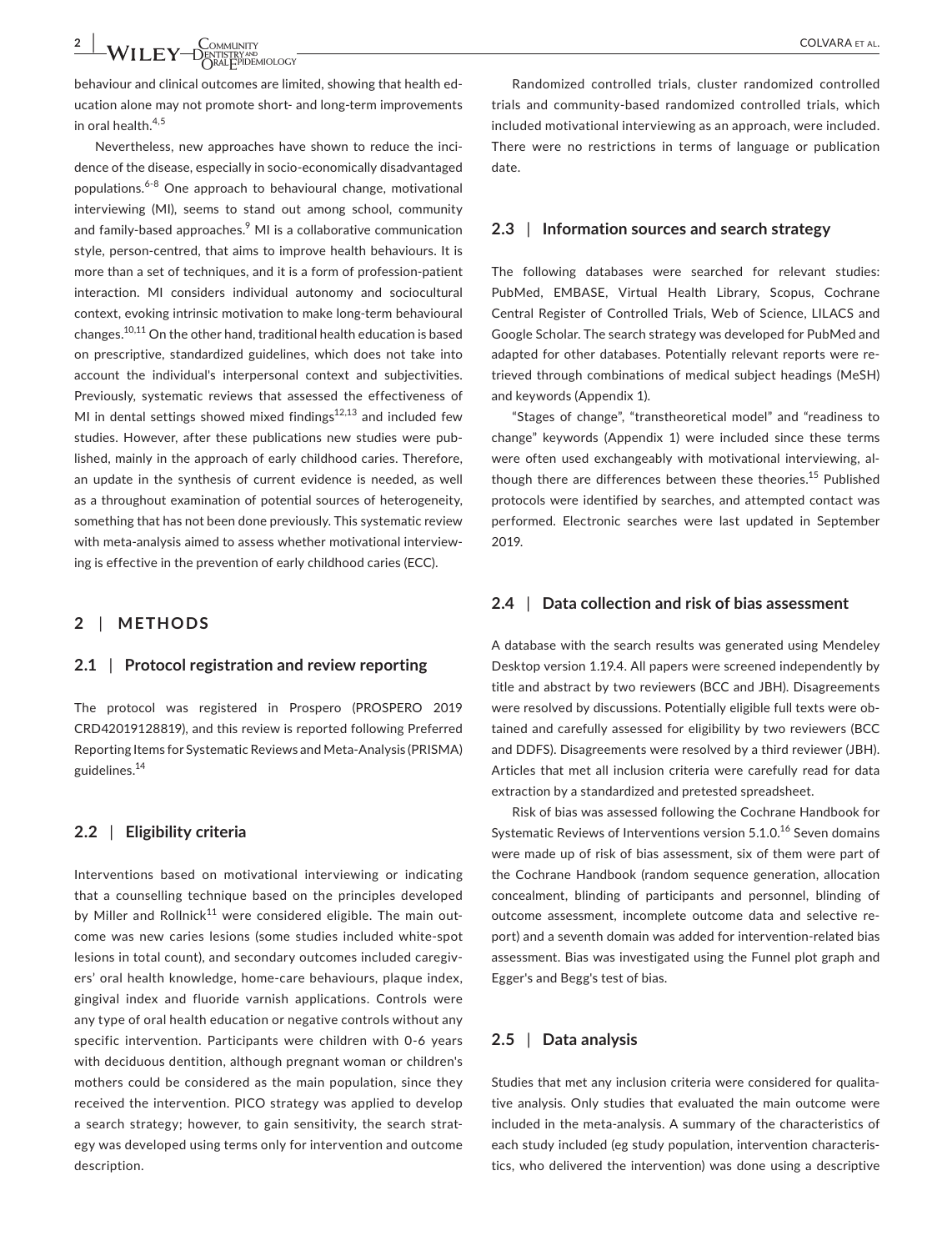synthesis. Different publications that comprised the same study were summarized together.

For quantitative synthesis, the combined estimate of intervention's effects was calculated from the mean difference in each included study. Meta-analysis was performed using the final follow-up per group, the final dmfs or dmft and standard deviation (or confidence intervals). Heterogeneity was assessed by the chi-square test  $(P < .05)$  and I-square index, and the meta-analysis was performed using a random-effects model. In order to investigate sources of heterogeneity, subgroup analysis was performed. When data were missing, sensitivity analysis or data imputation was performed to estimate extreme scenarios and standard deviation. All analyses were performed using Review Manager version 5.3 and Stata Statistical Software.

### **3** | **RESULTS**

#### **3.1** | **Study selection and characteristics**

From a total of 1498 studies identified in the database search, 1078 were assessed for eligibility by reading titles and abstracts, after removal of duplicates. Full-text screening was performed in 61 articles, with 18 reporting on 14 different studies included in the qualitative synthesis and 8 in the quantitative synthesis. A study was included in the qualitative synthesis, due to the lack of data on mean caries values and standard deviation (or confidence interval) per group, even after contact attempts, but not in the meta-analysis.<sup>17</sup> The reasons for exclusions after full-text screening are listed in Figure 1.

Included studies were performed in seven different countries: Australia, Brazil, Canada, India, Iran, Thailand and the United States. The effect of motivational interviewing in early childhood caries was studied in different populations, including Australian Aboriginal children,<sup>18,19</sup> low-income African Americans<sup>7</sup> and children from the Cree Group of First Nations in Canada.20 Two studies were carried out in pregnant woman, $^{18,19,21}$  ten after gestation<sup>6,7,17,22-31</sup> and two were conducted with pregnant woman and mothers of young children simultaneously.8,20 Most studies used motivational interviewing alone as a test intervention, but two associated motivational interviewing with at least one other intervention.<sup>17,18</sup> The longest follow-up period was of 3 years<sup>6,19,24</sup> and the shortest was of 4 weeks,  $22$  although most studies had a follow-up period of 1 year or less. Detailed study characteristics can be found in Appendix 2.

#### **3.2** | **Risk of bias**

Risk of bias assessment is summarized in Figure 2 and was generated by Review Manager (v. 5.3). Only two studies fulfilled all domains with low risk of bias.<sup>27</sup> Allocation concealment was unclear in most studies, while several studies have not provided data for proper risk assessment. Three studies presented high bias in the quality of



**FIGURE 1** Flow diagram of studies selection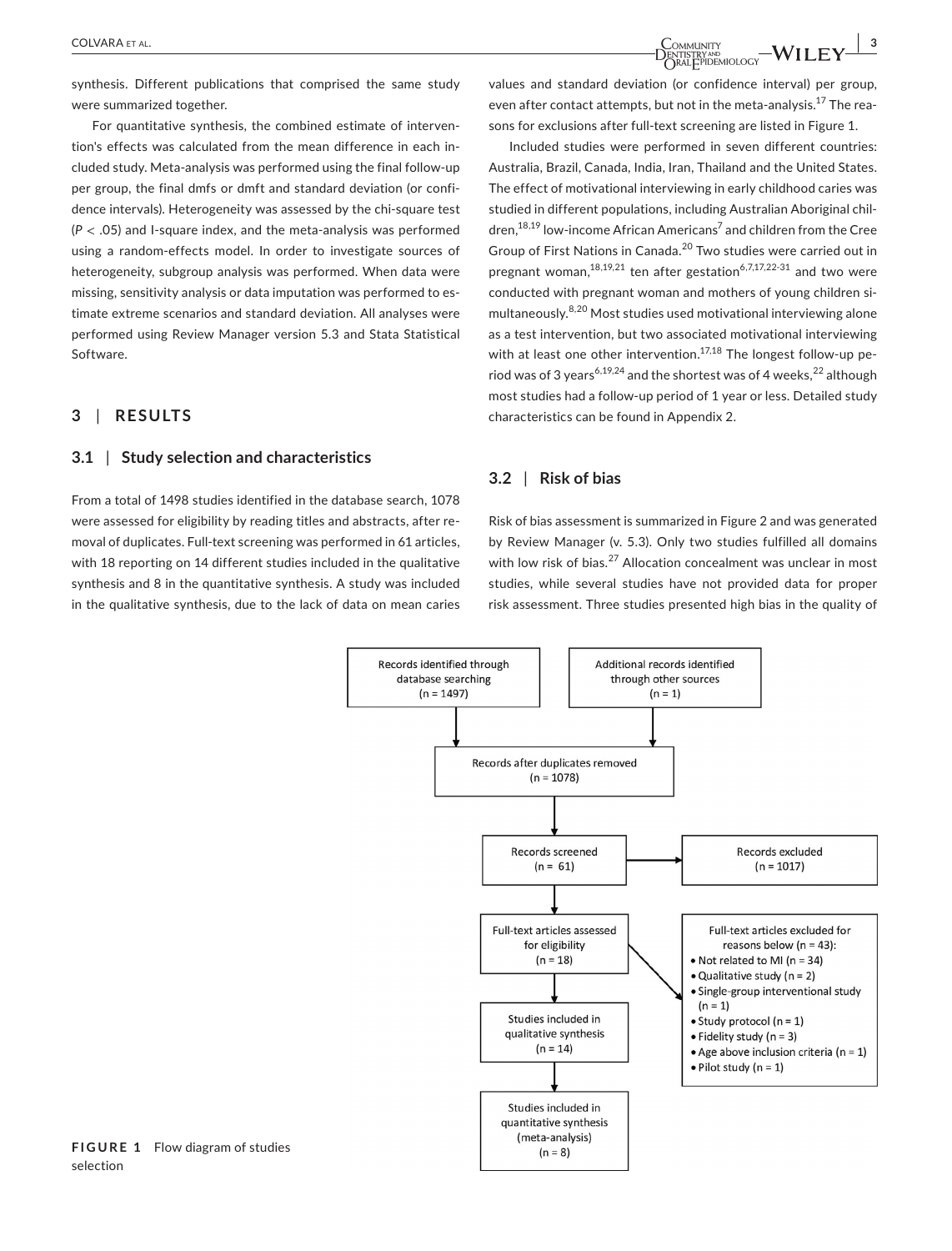$\text{WILEY} \text{—}\n \begin{array}{cc}\n \text{Commutity} & \text{COLVARA et al.} \\
\text{ORALFPIDEMIOLOGY}\n \end{array}$ 

motivational interviewing training.20,23,30 This domain evaluated the theoretical foundation that underpinned the training and intervention. Discrepancies were found between the intervention employed and the one advocated. In many studies, there was a difference not only qualitatively in what was performed to each group, but also in the number of interventions performed to each group (Appendix 2).

Funnel plot inspection identified an asymmetry caused by the two studies from Harisson (2007, 2012), and bias was confirmed in Egger's  $(P = .05)$  and Begg's  $(P = .03)$  tests.

#### **3.3** | **Qualitative synthesis**

Motivational interviewing had a protective effect for caries in four studies,18,20,23,24 and this effect may be greater in children of mothers who prechew children's food and were raised in a rural environment and with higher family income. $^{23}$  The number needed to treat



**FIGURE 2** Risk of bias summary. +, low risk of bias; ?, unclear risk of bias; -, high risk of bias

was estimated at 25, ranging from 8.9, in mothers who self-reported their oral health as fair or poor, to 99 when in children living in metropolitan areas.<sup>18</sup> Two studies additionally evaluated oral hygiene<sup>17,30</sup> and observed children with healthier gum and lower plaque index in the test group when compared to the control group.

Of the fourteen studies included, four did not evaluate caries as the main outcome.<sup>21,22,29,31</sup> Variables related to knowledge, practices and attitudes were assessed, and higher frequency of brushing, knowledge of toothpaste quantity and supervised position were observed in the groups that received the MI-based intervention.<sup>22,31</sup> More favourable attitudes towards cleaning the child's teeth and higher perceived control scores were found.<sup>29</sup>

#### **3.4** | **Meta-analysis**

Figure 3 shows the Forest plot of the overall mean difference in dmft/ dmfs among any control and MI groups. Eight studies were included in the quantitative analysis, with 3298 patients completing the studies. The subgroup analysis was performed by the control group dmft/dmfs, because the control population is closer to the profile of the populations from the original samples. Three studies with the highest mean dmft/dmfs values composed a subgroup, and the other five studies composed the subgroup with the lowest mean dmft/dmfs values. The test for subgroup differences suggests that there is a subgroup effect  $(P = .06)$ , meaning that population caries experience modifies the effect of MI-based intervention. In populations with high caries experience, the MI-based approach proved preventing an average of 3.15 (95% CI: −6.14, −0.17) dmfs in young children. In samples with low caries experience, differences were smaller, since the caries levels were already lower (−0.31; 95% CI: −0.63, 0.00).

There was no heterogeneity among results from the trials within the subgroup formed by the lowest dmft/dmfs values ( $P = .55$ ). However, there is moderate unexplained heterogeneity among trials reporting data for the highest dmft/dmfs value subgroup  $(I^2 = 62\%;$ *P* = .07). Four other subgroup analyses were performed in order to determine potential sources of heterogeneity, but did not explain it and there were no differences in the effect measures: number of MI sessions and menu use (list of dietary and nondietary recommendations presented to caregivers) were collinear, ≤4 MI sessions without menu use vs >4 MI sessions with menu use (chi-square test for subgroup differences =  $0.72$ ,  $P = .40$ ), mixed dentition vs deciduous dentition  $\left(\chi^2=0.85, P=.36\right)$ , ICDAS for caries' diagnosis vs any other  $\left(\chi^2=0.17, P.\right)$  $P = .68$ ) and with white spots vs without white spots ( $\chi^2 = 0.05$ ,  $P = .83$ ).

#### **3.5** | **Additional analysis**

In two studies, even after attempts to contact the authors, data were still missing. In a study that originated three publications,  $2^{3,25,26}$  the number of losses per group was not identified. As the attrition data were available, a sensitivity analysis was performed to estimate the most extreme scenarios and the same number of losses was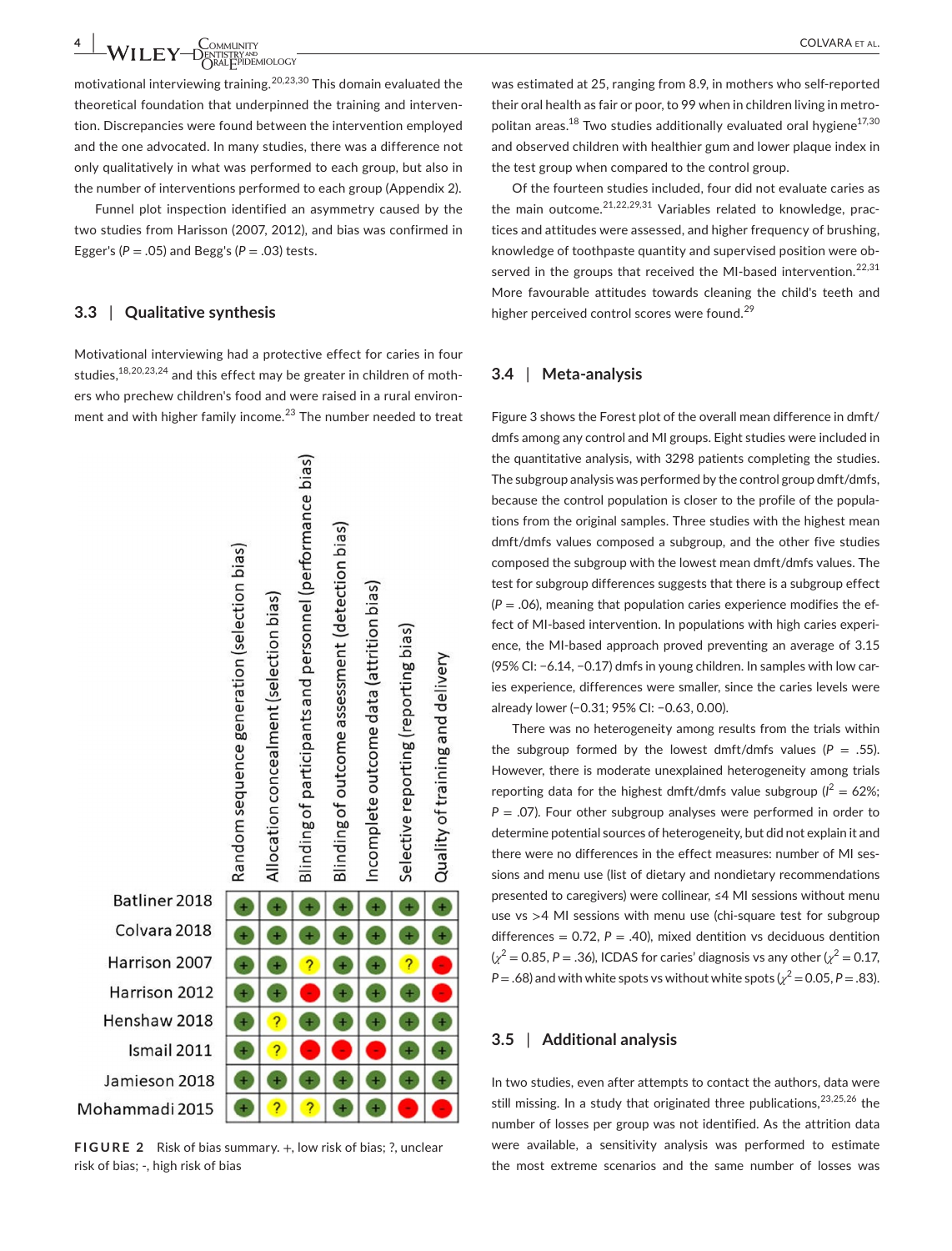

**FIGURE 3** Forest plot of comparison by baseline caries level

maintained for both groups. In other study, $7$  data from a similar study with the same population, with similar means, and children at the same age range, were used as a basis to estimate standard deviation.<sup>32</sup>

#### **4** | **DISCUSSION**

This systematic review investigated whether MI is effective in preventing ECC when compared to any control, and potential sources of heterogeneity. This is a novel approach to meta-analysis in the field of MI in dental settings, and it showed that children experiencing more caries at the baseline will benefit the most experience from it in terms of prevention. Population caries experience is partially capable to account for heterogeneity, and MI was shown to be effective in preventing caries in young children.

New evidence on caries prevention through MI has been published in recent years, which is understandable, as caries risk is reduced by the adoption of healthy behaviours. Also, MI seems to be a good option to promote behaviour changes.33 Many lifestyle changes can be beneficial to people in general, but especially to patients with chronic diseases, and MI has shown to be an effective alternative for the treatment and prevention of many of these health conditions, such as ECC, $^{33}$  type 2 diabetes $^{34}$  and chronic pain. $^{35}$  Nevertheless, inconclusive findings for many other health outcomes point to a wide methodological variety regarding the approach, accentuating heterogeneity and posing problems for reviews.<sup>36</sup> This methodological variety was evident in the present review. The design and implementation of the intervention varied greatly among studies, the number of sessions ranged from one to nine,<sup>8</sup> and the duration of each session ranged from 15 to 90 minutes.<sup>17-19</sup> Additionally, certain concessions were offered to families that received the intervention, such as accelerated access to dental care through privilege cards $^{20}$ 

and a much larger number of interventions than the control group. It is not clear whether the findings came out of a well-performed and monitored MI-based approach or by excessive contact with the families of the intervention group through numerous one-to-one sessions, postcards or phone calls.

Another important source of variation among studies was counsellor training and counsellor background. Of the 14 studies included, only three reported that the counsellor was an oral health professional,  $6,17,24,31$  and the other professionals ranged from laypeople who lived in the communities $^{8,23}$  to master-level therapists.<sup>7</sup> This wide variety of professionals and the conceptual differences in the training may have modified the findings obtained from the ability of these counsellors to deal with issues related to oral health itself and the principles of MI, such as development of discrepancy, empathy and evocation. The duration of the training ranged from 8 hours to 3 days, but five studies did not report it.<sup>21,22,28-30</sup> Also, bases quite different from the postulated have resulted in interventions that are not compatible with MI,<sup>15</sup> focusing excessively on stages of change<sup>23,25,26</sup> or incorporating more than one intervention to the same group.<sup>18,19</sup> It remains unclear how MI effect may differ among these options.

Caries prevention through MI has not been established for different age groups and target behaviours should be investigated in order to explain the mechanism of change. It is not yet known which behaviours benefit from a MI-based approach, but behaviours as correct weekly brushing frequency, as well as knowledge about correct amount of toothpaste and period when fluoride varnish should be administered, appear to be impacted by an MI-based intervention.31 The timing of intervention delivery can also be an important variable to explain the success of the approach in cases of caries in young children. Ismail et al $^7$  carried out the approach with 4-year-old children, when habits are already established and the disease may already be installed, which might have contributed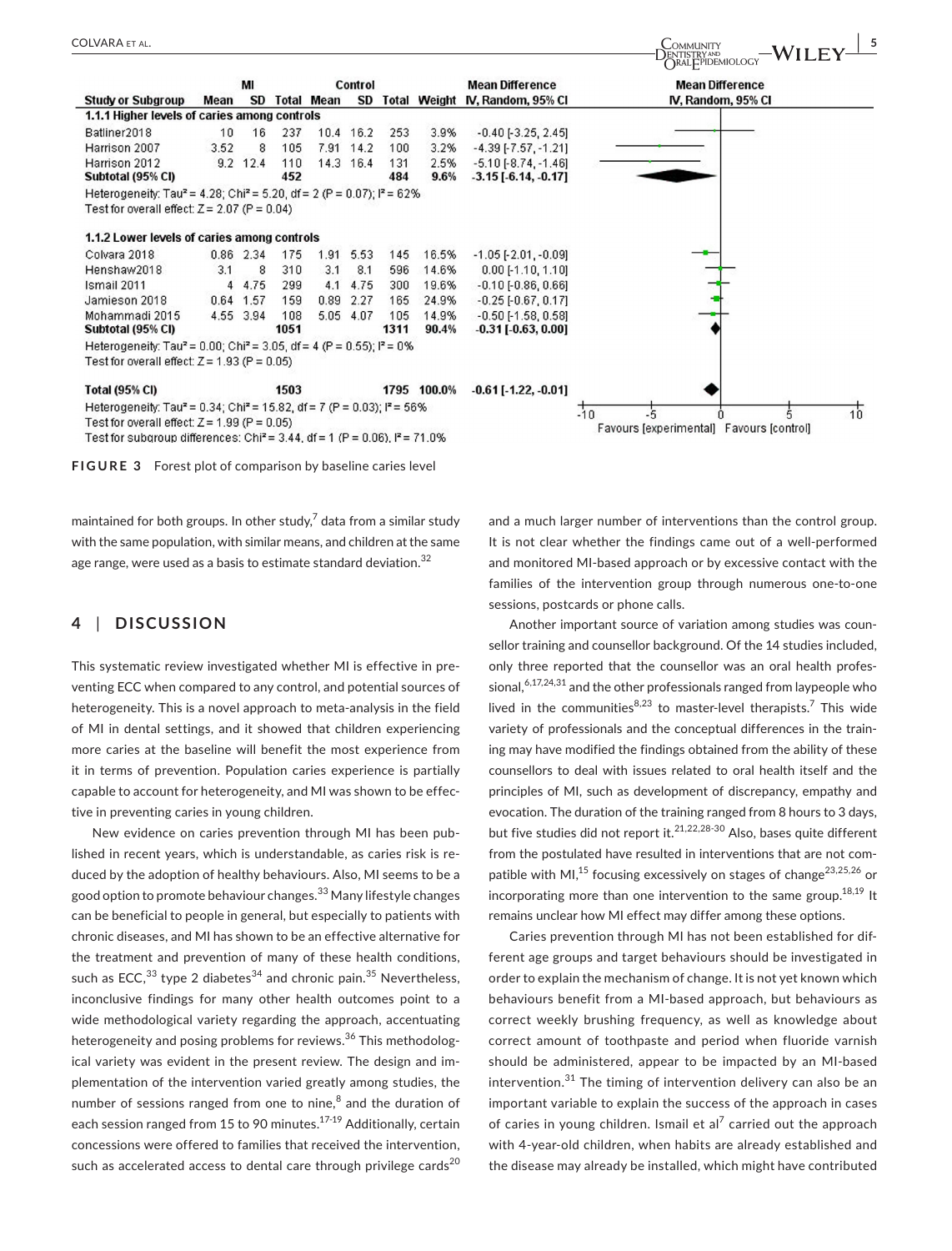# $-\mathsf{WILEY}$   $\underset{\text{ORALFPEEMOLOGY}}{\overset{\text{COMMUNITY}}{\sum}}$

to changes in behaviours, but which did not impact clinical outcomes. Prenatal and postnatal periods have their particularities, and it is still unclear which is the best period to deliver MI-based approaches focused on the prevention of ECC.<sup>37</sup>

The interventions delivered in the studies' control groups were extremely diverse. Some groups did not receive any type of intervention, and others received conventional oral health education, watched videos or even received pamphlets. Oral health advices and conventional oral health education aim to improve people's oral health condition through improving knowledge, attitudes and behaviours. This is often not reflected in positive clinical results, as knowledge is not necessarily reflected in practices. Recent reviews point to the low quality of the evidence available in this field $38$  and for the lack of long-term evidence about the effectiveness of these oral health education interventions in preventing plaque accumulation, gingivitis and dental caries in schoolchildren populations.<sup>5</sup> Thus, this review brings together comparisons with various types of control, and even though many of them are part of what is called conventional oral health education, there was significant variation in what was actually delivered to the control groups.

Identifying populations that can benefit from this sort of approach is essential, since in childhood different behaviours are established and practiced that can impact the individual's overall health. Restorative dental care is extremely costly to families and health systems, while risk factors for ECC are modifiable. Associating risk assessment tools $39$  with preventive approaches is a way to optimize the use of MI. Early diagnosis, control of risk factors, arresting carious lesions, health education, community engagement and involvement of primary care teams are the steps cited by the World Health Organization to ending ECC.<sup>40</sup>

Heterogeneity found seems compatible with an effect modification or publication bias. Both explanations pointed to a couple of small studies with large effects in favour of the intervention among high-risk groups. Based on a previous study, $^6$  which also suggests larger effects among groups with higher dmf index, it seems more plausible that such results are due to an effect modification. In addition, we had very few studies ( $n = 8$ ), and the chance of a false significant result in Egger's test is relatively high. However, there is a clear need for more studies among high-risk groups to confirm this. Limitations of this review included that some studies were excluded because there was a relevant difference between the intervention delivered and what is currently postulated by MI's idealizers. Studies included in the meta-analysis used different criteria for caries' diagnosis, in addition to not all of them considered white-spot lesions as caries lesions. Finally, one study included in the meta-analysis used the average index of decayed, missing and filled teeth (dmft), while the other studies used surface level (dmfs).

### **5** | **CONCLUSION**

Preventive approaches based on MI were effective in the prevention of ECC and may be recommended as part of preventive approaches, especially for populations with a high disease burden. The studies produced in this field have a wide methodological variety and there is a need to

evaluate this approach in populations at high risk of caries, seeking to clarify the effect modification identified in the present review.

### **ACKNOWLEDGEMENT**

BCC received financial support from the Coordination for the Improvement of Higher Education Personnel, CAPES-Brazil. RKC, FNH and JBH received a PQ-2 CNPq Fellowship.

#### **CONFLICT OF INTEREST**

The authors have no conflicts of interest to declare.

#### **AUTHOR CONTRIBUTIONS**

BCC designed the protocol, reviewed the article, collected the data, analysed the data and drafted the manuscript. DDFS designed the protocol, collected the data and drafted the manuscript. EM designed the protocol and critically reviewed the manuscript. FNH designed the protocol and critically reviewed the manuscript. RKC designed the protocol, analysed the data and critically reviewed the manuscript. JBH designed the protocol, collected the data and critically reviewed the manuscript.

#### **ORCID**

**Beatriz Carriconde Colvara D** [https://orcid.](https://orcid.org/0000-0002-8836-6909) [org/0000-0002-8836-6909](https://orcid.org/0000-0002-8836-6909) *Daniel Demétrio Faustino-Silva* [https://orcid.](https://orcid.org/0000-0001-6876-6537) [org/0000-0001-6876-6537](https://orcid.org/0000-0001-6876-6537) *Elisabeth Meyer* <https://orcid.org/0000-0001-8642-037X> *Fernando Neves Hu[go](https://orcid.org/0000-0002-2468-6655)* <https://orcid.org/0000-0003-2222-7719> *Roger Keller Celeste* <https://orcid.org/0000-0002-2468-6655> *Juliana Balbinot Hilgert* [https://orcid.](https://orcid.org/0000-0002-2204-1634) [org/0000-0002-2204-1634](https://orcid.org/0000-0002-2204-1634)

#### **REFERENCES**

- 1. Do LG. Distribution of caries in children: variations between and within. *J Dent Res*. 2012;91:536-543.
- 2. Kassebaum NJ, Bernabé E, Dahiya M, et al. Global burden of untreated caries: a systematic review and metaregression. *J Dent Res*. 2015;94:650-658.
- 3. Sälzer S, Alkilzy M, Slot DE, et al. Socio-behavioural aspects in the prevention and control of dental caries and periodontal diseases at an individual and population level. *J Clin Periodontol*. 2017;44:S106-S115.
- 4. Watt RG. Strategies and approaches in oral disease prevention and health promotion. *Bull World Health Organ*. 2005;83: 711-718.
- 5. Stein C, Santos NML, Hilgert JB, et al. Effectiveness of oral health education on oral hygiene and dental caries in schoolchildren: Systematic review and meta-analysis. *Community Dent Oral Epidemiol*. 2017;46:1-8.
- 6. Faustino-Silva DD, Colvara BC, Celeste RK, et al. Motivational interviewing effects on caries prevention in children differ by income: a randomized cluster trial. *Community Dent Oral Epidemiol*. 2019;47:1-8.
- 7. Ismail AI, Ondersma S, Willem Jedele JM, et al. Evaluation of a brief tailored motivational intervention to prevent early childhood caries. *Community Dent Oral Epidemiol*. 2011;39:433-448.
- 8. Henshaw MM, Borrelli B, Gregorich SE, et al. Randomized trial of motivational interviewing to prevent early childhood caries in public housing. *JDR Clin Transl Res*. 2018;3:353-365.